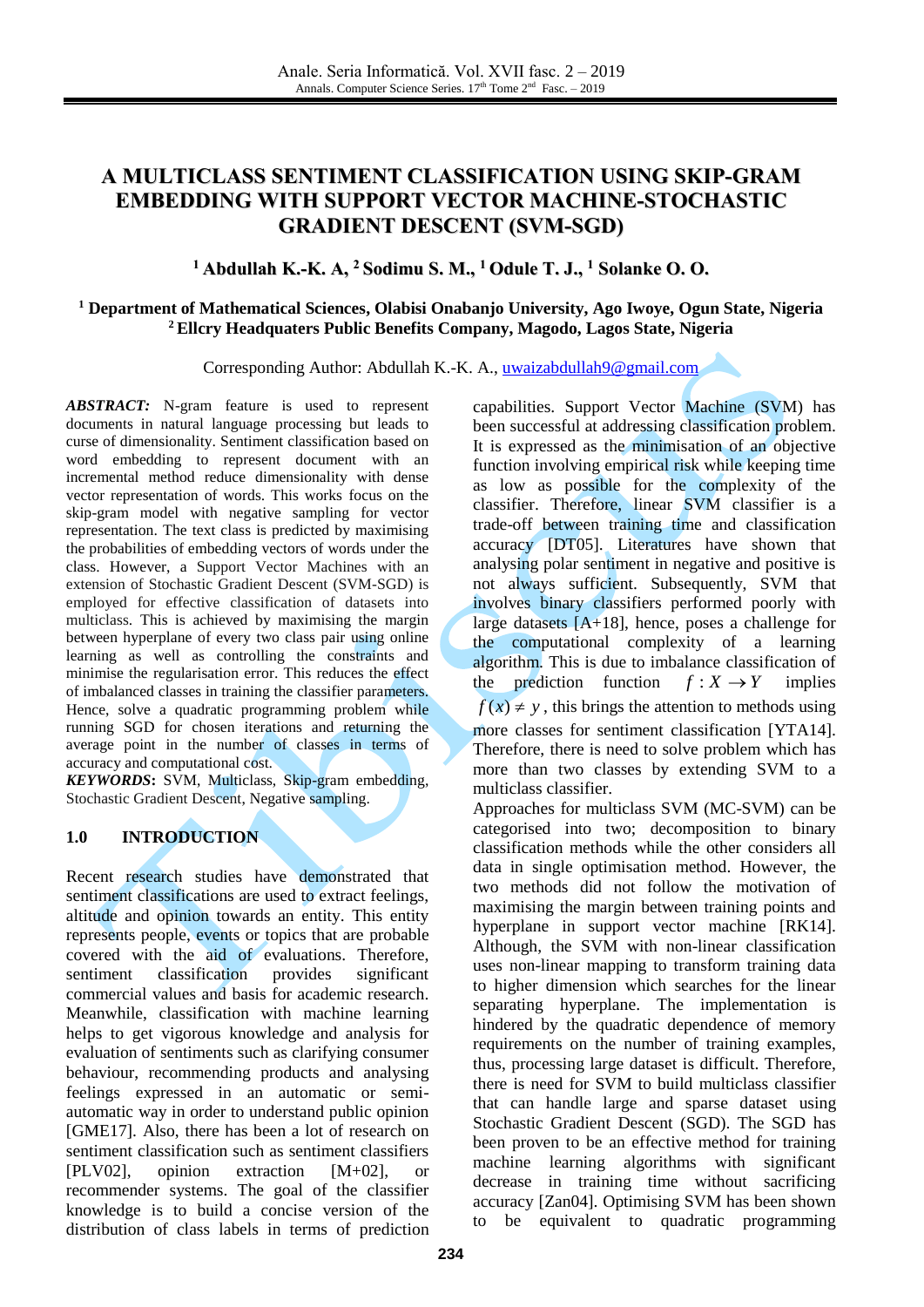problems, thus, minimised empirical loss as the sum of the pairwise errors [Gue02]. Parameter-dependent learning rate for stochastic gradient methods is sensitive to the choice of step sizes, which helps in the convergence rate of SGD and produced better results [DHS11]. Polyak & Anatoli [PA92] proved that if there is enough training samples for updating parameters, SGD can obtain the parameters as good as the empirical optimal in just one epoch at a time (*t*) through all data point, therefore, reduces time and computational cost. Most existing work used one-hot vector in representation, this waste time and memory space. Hence, not suitable for sentiment classification because it breaks the syntactic structures, disrupts the word order as well as discards some semantic information, hence, reduces classification accuracy. According to Gupta *et al.,* [GBW14], using feature vector for MC-SVM resulted in high-dimensional feature spaces, moreover, the number of  $k$  classes grows as well as the number of decision boundaries between classes at a worst-case rate of  $k^2$ . Tremendous progress has been made by distributed representations (word embeddings) which learn a transformation of each word from raw text to a dense, lower-dimensional vector space. Word embedding is a numerical representation of words  $w \in \mathbb{R}^m$ which is an unsupervised learned word representation. According to Mikolov *et al.,* [MSC13], the skipgram formulation was introduced for neural word embeddings, wherein it predicts the context of a given word embeddings. Subsequently, the interdependence of the pairwise class decision boundary is too sensitive to the empirical error noise of imbalanced classes, therefore, minimise the total empirical error.

The study focuses on generating multiclass sentiment classification using online learning with SVM-SGD taking into consideration the number of misclassification labels. The study aims to optimise MC-SVM in order to find the optimal labels that can handle high dimensional data and get the best classification accuracy using word embedding as low-dimensional, dense vector representation of words. Although, mapping *d-*dimensional feature vector to *m-*dimensional embedded vector to separate classes in the embedding space takes longer time for large dataset. In this work, skip-gram word embedding is used for vector representation with negative-sampling algorithm to improve the computational feasibility of training the embeddings. This speeds up the training and rephrases the problem as a set of independent binary classification task by approximating training and setting randomly sample. Hence, adopt a softmax layer as the output to predict each word's probability in the vocabulary. The proposed method is achieved by optimising

single binary problem by maximising the margin between multiple *k-*classes as well as relationship between the classes using stochastic gradient descent algorithm with embedding matrix as vector representation. The SVM-SGD involves multiple binary class objective function between each two class pair to solve the constraints problem which forces the unlabelled examples to be far from the margin by creating hypothesis (parameter) and adjust it towards the gradient during the training with respect to the number of chosen iteration. The embedding matrix reduces the parameters and act as regulariser to reduce the memory and time usage, finally, convergence is overcome using a quadratic loss function problem.

The main contribution of this work is to maximise SVM training objective function with respect to the model parameters using optimisation process via Stochastic Gradient Descent (SGD) and context embedding by reducing the sparsity of the feature vector with negative samples towards the gradient. The rest of the paper is organised as follows: Section 2 presents background of the multiclass SVM on large-scale datasets with related works. Section 3 proposed multiclass using SVM-SGD with embedding as vector representation optimised with negative sampling, its improvement for multiclass and description of how to speed-up the training process. Section 4 gives experimental results, conclusion and future works are given in Section 5.

## **2.0 BACKGROUND AND RELATED WORK**

Most approaches used for sentiment classification are machine learning, pattern based and natural language processing to find sentiments in words, sentences and/or sentiments in topics. Research conducted by Prabowo and Thelwall [PT09] shown that from all approaches, the best results were observed from machine learning approaches. Machine learning classification is the process of approximating the mapping function that maps the input sample to target class or label [CF09]. These labels are trained to produce reasonable outputs when encountered during decision making [GY14] which is capable of extracting, learning and classifying many real-world tasks, thus, performance depends on the scale of labelled data. SVM models were initially developed to perform binary classification, although, applications of binary classification are very limited. Therefore, SVM can be extends to a multiclass classifier of  $k > 2$ classification by maximising hinge loss which can be derived from a margin bound. The SVM find the hyperplane that maximises the margin while, minimising a quantity proportional to the number of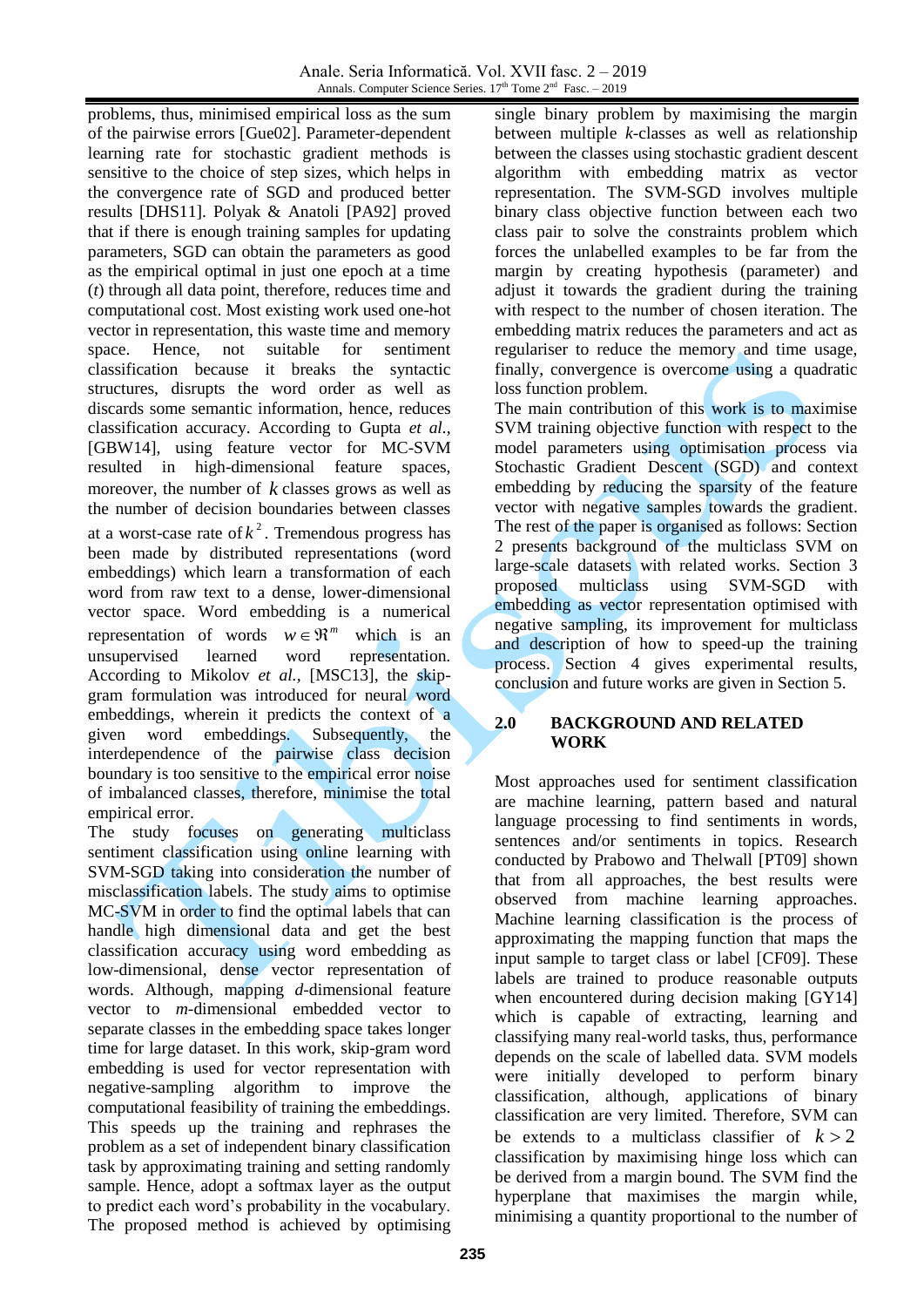misclassification errors. This problem of maximising the margin can be solved using Quadratic Programming (QP) optimisation techniques, thus, multiclass problems determine *n* hyperplane.

A good work in text classification is the design of effective feature representations. Wang & Manning [WM12] demonstrated that bigram features are particularly useful for sentiment classification because it resolves the ambiguity of polysemous words. Meanwhile, semantic information plays an important role in sentiment, however, vector space representation lacks context and word sense information with high-dimensional. Thus, word embeddings represents word at low-dimensional, dense vector representation and trained by language model. Presently, the most popular models of word embedding are continuous bag-of-words model (CBOW) and continuous skip-gram model (Skipgram) [MSC13] which is a simplification of neural language models for efficient training. CBOW deals with more syntactic information and obtain better result while embedding trained by skip-gram contains more semantic information and maximise the probabilities of words given its context windows. With the learning process, multiclass can be classified into batch learning and online learning techniques. The data required for the training of the classifier is collected in prior which poses a constraint in the application of batch learning. While online learning, parameters are updated in an iterative way with sequential data [P+15]. Therefore, online learning techniques are preferred in this work for streaming datasets. A multistage SVM (MSVM) method is used for multiclass problem in [LXW03, B+01], this involved using Support Vector Clustering (SVC) to divide the training data into two parts to train binary SVM. In each partition, the procedure is recursively repeated until the binary SVM gives an exact label of class. There could be a repetition in the two clusters resulting in decreased predictive accuracy as well as the method cannot be used for large datasets.

The existing MC-SVM problem are categorised based on decomposition of binary classification methods and single optimization model with the concept of the margin to multiple classes. The former involve splitting the multiclass into multiple binary subproblems and employs the existing binary classifiers to solve MC-SVM [HL02] such as one versus-all (OvsA) and one-versus-one (OvsO). The OvsA split a *k* class classification problem into *k* binary subproblems and OvsO splits binary classification problem into  $k(k-1)/2$  class. However, using SVM-SGD with these methods does not take into account the benefits of highperformance computing. Also, the method is too expensive for large dataset because it trains multiple

binary classifiers. Approaches of parallelisation of MC-SVM training are based on OvsO or OvsR which can be done with SGD that are trained over multiple computers [GBW14, BMS16]. The second method is achieved by modifying the binary class objective function and adds constraints to every class which also called *All-in-one* MC-SVMs with examples such as Weston's multiclass SVM [WW99], Crammer multiclass SVM [CS02], and regression-like formulation [NWH17]). SGD used an iterative approximation method on the loss term function with step wise approach which is based on a subset of the data. Weston *et al.,* [WW99] applied weighting to stochastic gradients with automatic step-size adaptation called adagrad [DHS11] to MC-SVM, the result generated almost doubles the classification accuracy as well as shows substantial gains over OvsA SVM. This work is similar to Xu *et*   $al$ ,  $[X+17]$  that used the the single optimisation method to solve the multi class classification problem with stochastic gradient descent with variance reduction algorithm (SVRG) as optimisation model. But a word embedding with negative sampling is used as language representation to reduced the dimensionality and help in faster convergence rate as well as better local optimum.

## **3.0 THE PROPOSED APPROACH**

The goal of classification is to classified a given document  $d \in D$  into a fixed number of predefined categories  $k$  where  $D$  is the set of documents. The data are collected from University College Dublin at [http://mig.ucd.ie/datasets/bbc.html,](http://mig.ucd.ie/datasets/bbc.html) preprocessing is done on the extracted text collected such as stopwords, normalisation and tokenisation of text. The text documents are represented based on word embedding using skip-gram embedding to train the word documents. The document can be in one and/or multiple categories, in this work, document is most likely to belong to class  $k \in K$ , however, train the SVM to maximise the margin between each two classes pair. The multiclass SVM scores the correct class higher than all negatives scores by at least a margin of change. The SVM is analysed to solve dual problem subject to the constraints, but used SGD to optimise the constraints by updating or adjusting the weight  $w$  on  $t$  epochs with different learning rate until SGD converges. The main objective is to find weight that will satisfy the constraint for all examples in the training data and give a total loss as low as possible at optimal and constant level.

## **3.1 Preprocessing and Word Embedding**

The text corpus *C* is prepared for learning the embedding by creating word tokens, removing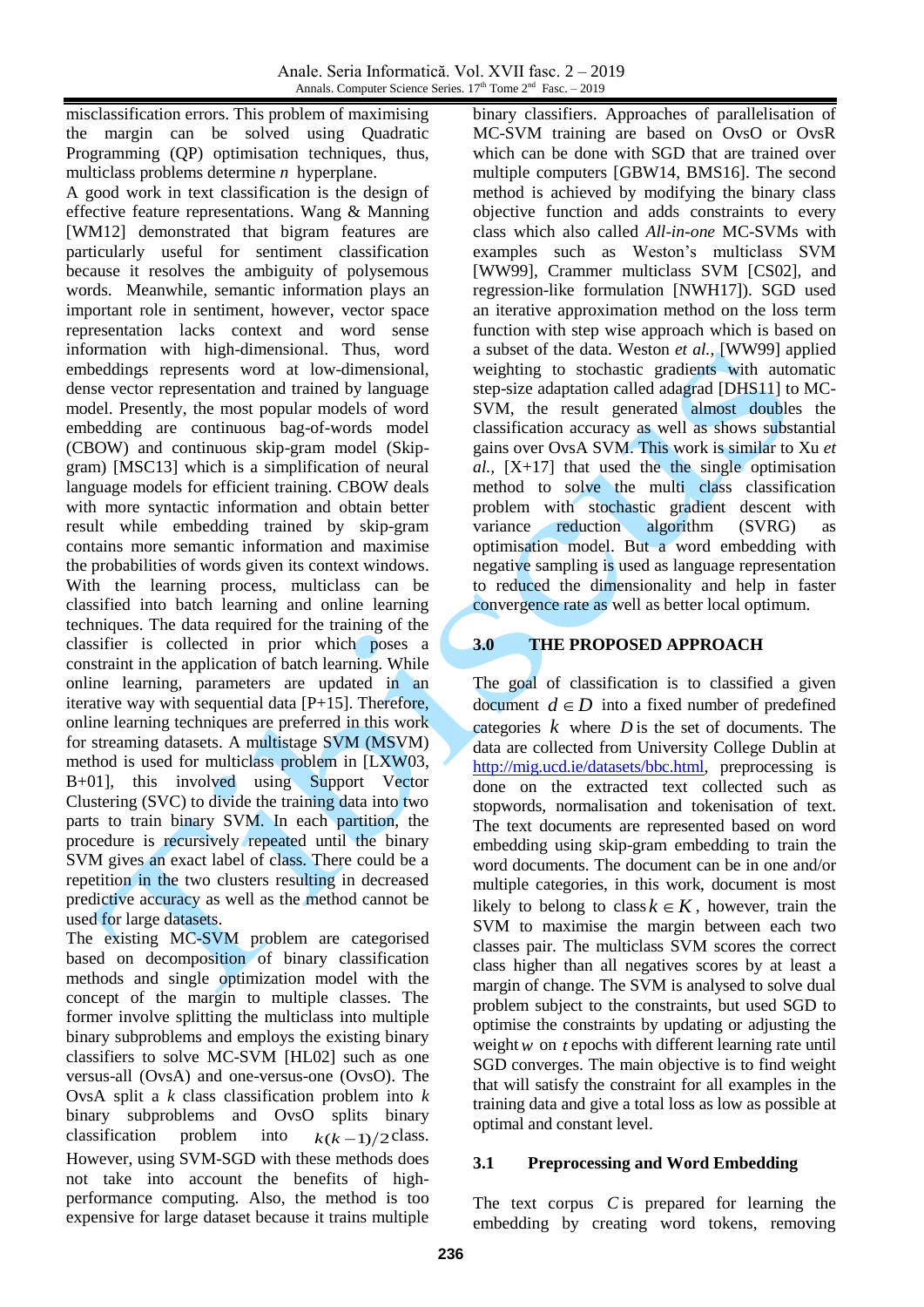Anale. Seria Informatică. Vol. XVII fasc. 2 – 2019 Annals. Computer Science Series. 17<sup>th</sup> Tome 2<sup>nd</sup> Fasc. - 2019

punctuation and removing stop word as well as normalised the tokens. Words are represented as vector using word embedding to capture the semantic information between words. The *m*dimensional vectors of all the words  $w \in \mathbb{R}^m$  in the vocabulary *V* form the embedding matrix. The skipgram model trains word embeddings by maximising the probabilities of words given its context windows of size '*S*' , where the contexts are immediate neighbours of the target word. Skip-gram relies on the distributional similarity between each target word embedding (*t*) and the context embeddings (*c*) in a context window in the corpus with vocabulary set  $V$ . The objective of the skip-gram is to compute the probability  $P(V_c | V_t)$  of  $V_c$  predicted as  $V_t$  content for all training pairs as follows:

$$
\sum_{V_c, V \in D} \log P(V_c | V_t)
$$
\n<sup>(1)</sup>

In order to compute the closeness of the skip-gram, a dot product is used between input embedding of the target word and output embedding of the context word which is used to find the softmax objective function. Therefore, the closeness  $U_c$  is represented as follows:

$$
U_c = I_i^E \cdot O_c^E
$$

(2)

To maximise the objective function of negative samples in skip-gram that is the sparse matrix. Each word-pair contains a correct word pair *d* and negative samples *d* respectively, and then softmax function (output prediction) is in the form:

$$
\sum_{V_t, V_{c \in D}} \log P(1/V_t, V_c) - \sum_{(V_t, V_c \in D)} \log(-P(C = 1/V_t, V_c))
$$
\n(3)

However, computing Eqn. 3 is computational expensive (calculating sum of the denominator of the softmax objectives), a negative sampling method is employed to speed up the training and rephrase the problem as a set of independent binary classification task according to [WM12]. This is done by approximate training and setting randomly sample word  $S = S_1, S_2, \dots, S_n$  and set window size to be  $S = 3$  with size 100 and negative sample of 10. The skip-gram negative sampling compares the correct word-context pairs with randomly-generated non-correct pairs and maximises the probability of the actual word-context pairs, while minimising the probability of the negative pairs. Therefore, the objective then predict for a given context pair  $U_c$ .

Using binary decision,

$$
P(C = 1/V_t, V_c) = \delta(U_c) = \frac{1}{1 + e^{-U_c}}
$$
(4)

where  $\delta$  is the combination parameter which balances the contribution of each component in the training Using Eqn. 4,

$$
\sum_{V_t, V_{c \in D}} \log \delta(U_c) + \sum_{V_t, V_{c \in D}} \log \delta(-U_c)
$$
 (5)

This can be implemented using Word2Vec module of the Gensim Library for the vector representation.

## **Algorithm for Word Embedding with Negative Sampling.**

**Input:** Corpus C, labelled training set *D* , *m*dimensional with vocabulary  $V$  and sample times  $T$ 

**Output:** Embeddings  $w \in \mathbb{R}^m$  of all words in the vocabulary *V*.

**Initialization:** Randomly set  $w \in \mathbb{R}^m$  for all words in V; generate the token words set S;

Constructing T prediction using a window size  $S = 3$ .

- **1. for**  $t = 1, 2, ...$ , **T** do
- **2.** optimise  $U_c$  context using negative sample method
- **3. if** *w* in S **then**
- **4. for** n do
- **5.** sampling the positive word d and the negative word *d*
- **6.** optimize  $U_c$  function by updating *w*,*d*,*d*
- **7. end**
- **8. end**
- **9. end**
- **10. return** *X* for all words in *V*

#### **3.2 Maximise the Margin of SVM Hyperplane**

Using SVM as a single optimisation problem for multiclass in large dataset involves high computational cost but it can be resolved by reducing dimensionality using embedding matrix in Eqn. (5) as well as optimising the gradient with Stochastic Gradient Descent (SGD). SVM is extended by simultaneously maximise the margin and minimise the error in every pair of binary classification subproblems between classes.

If there are  $n$  training data point of the form  $\{x_i, y_i\}$  and *k* classes, such that  $i = 1, 2...m$ ;  $x_i \in R^n$  in the *m*-dimensional input space and  $y_i \in \{1...k\}$ . SVM algorithms find the best separating plane for normal vector  $w \in \mathbb{R}^n$  and the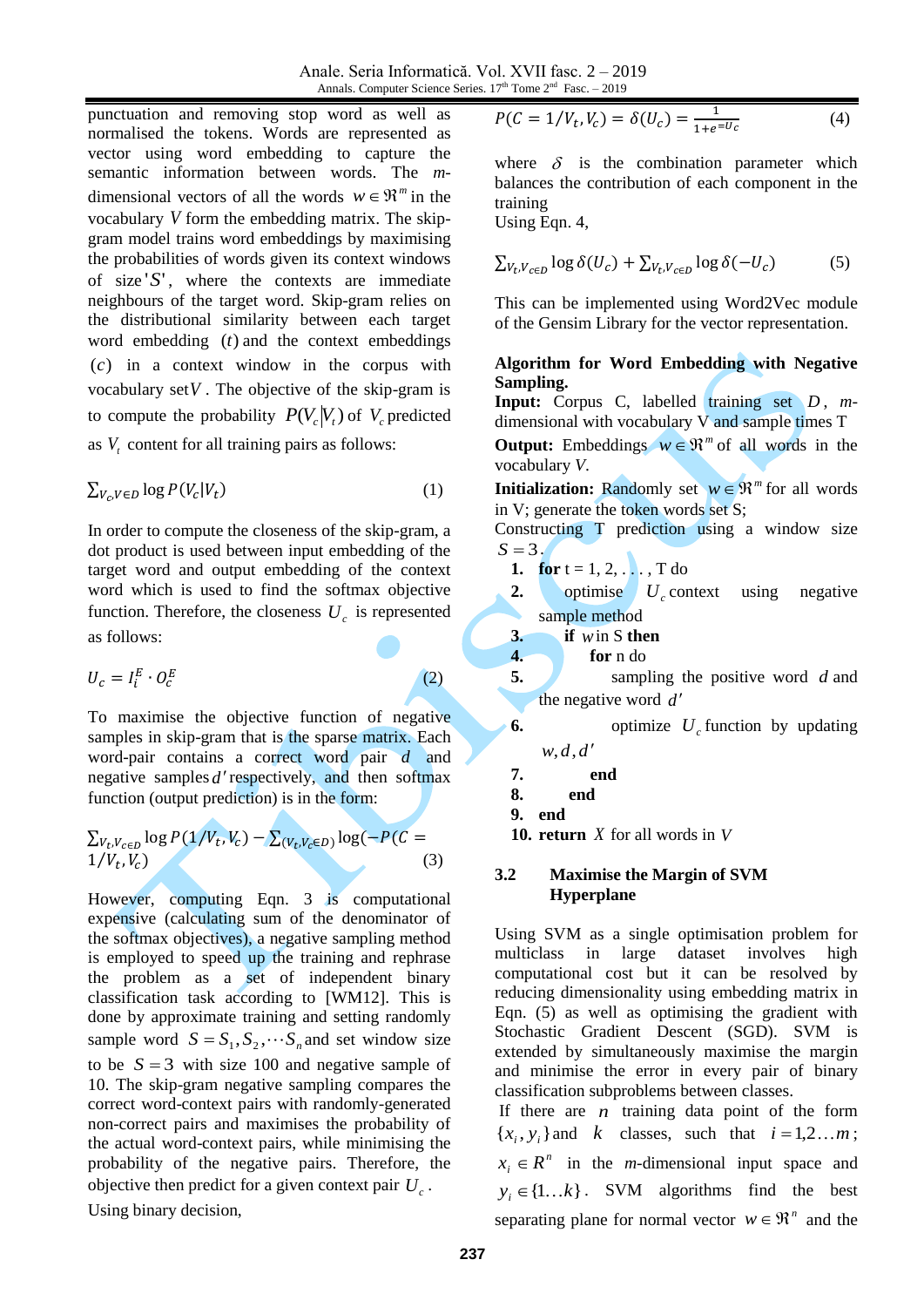scalar  $b \in \mathcal{R}$ . In linearly separable support vector, the separating hyperplane with largest margin can be represented as:

$$
x_i : (w + b) \ge +1 \text{ for } y_i = +1 \tag{6a}
$$

$$
x_i : (w + b) \ge +1 \text{ for } y_i = -1 \tag{6b}
$$

The equations (6) are combined to form

$$
y_i(w \cdot x_i + b) - 1 \ge 0 \,\forall i \tag{7}
$$

If the point for which equality in equation (6a  $\&$  b) holds, then, it is equivalent to choose a scale for *w*

and *b* which lies on the hyperplane at point zero (pt=0), Therefore, combining the two (2) hyperplane, the margin is  $2/\Vert w \Vert$ , where  $\Vert w \Vert$  is the 2norm of the vector) which gives maximum margin by minimising  $\|w\|^2$  subject to constraints in Eq. (7). Therefore, any point  $x_i$  that falls on the other side of its supporting plane is considered to be an error $(z_i)$ as in Figure 1. Thus, adding  $z_i$  to constraints in Eq.  $7 \Rightarrow y_i(w \cdot x_i + b) - 1 + z_i \ge 0$ 



**Figure 1: Separating datapoints into classes**

When the data are not linearly separable, there is a penalty parameter  $\eta_t > 0$  which implies  $\eta_t \sum_{i=1}^n$ *i*  $\sum z_i$ 1  $\eta$ 

where  $\eta_t = \frac{1}{\lambda n}$  $=\frac{1}{2}$ . This reduces the number of training

errors, in order to find SVM separating the training set under constraints which force the unlabelled examples to be far from the margin as in Figure 1. There must be small hinge loss, therefore, SVM search for a balance between the regularisation term 2 2  $\frac{1}{2}$  ||w||<sup>2</sup> and the training errors. This is equivalent to

quadratic programming problems as follows:

$$
min \varphi(w, b, z_i) = \frac{1}{2} ||w||^2 + \eta_t \sum_{i=1}^n z_i
$$
 (8)

subject to:  $y_i(w \cdot x_i + b) + z_i \ge 1$  (i)

$$
z_i \equiv 0 \tag{ii}
$$

The computational cost requires solving quadratic programming problems which depends on the number of training data point. This can be tackle with Stochastic Gradient Descent (SGD) for large datasets.

#### **3.3 Optimise SVM with Stochastic Gradient Descent (SGD)**

In this study, in order to solve the primal SVM objective function, SVM is optimised in a dual form (quadratic loss function) to gives exact solution which similar to Thanh-Nghi [Tha14]. There is need for online learning to prevent loading entirely training set examples  $(T)$  to the memory in order to adjust decision rule over time. Therefore, SGD is used to obtain a sequence of  $t$  predictors, whose average has a generalisation error that converges to an optimal value. SGD creates hypothesis (parameter) by adjusting the parameters such as epochs and learning rate on a variable dataset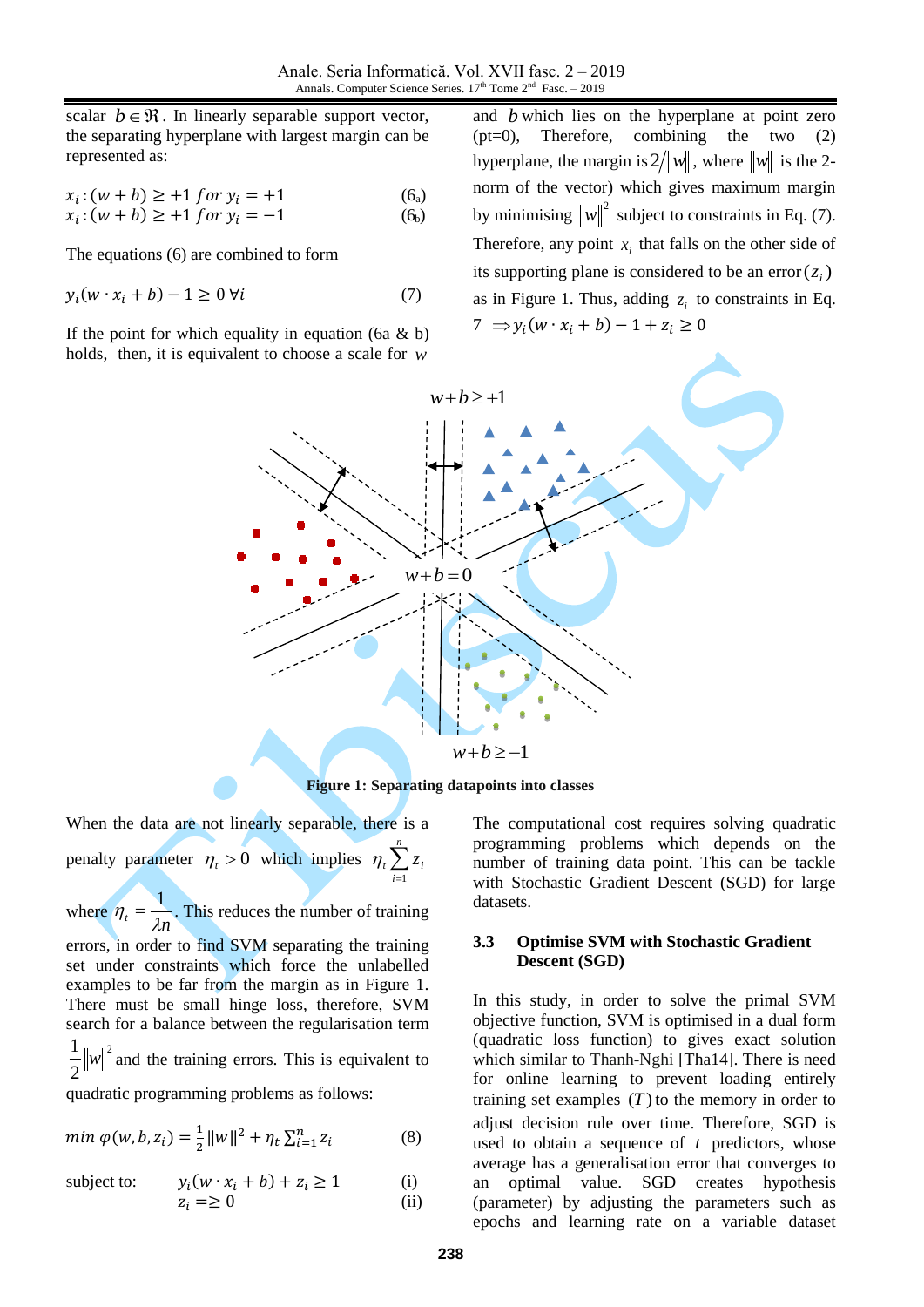towards the gradient during the training time with respect to the number of chosen iteration. SVM problem are formulated as quadratic programming in (8) in an unconstraint problem where bias can be ignored. Therefore, the constraints 8(i) and (ii) can be written as hinge loss function

$$
z_i = max\{0, 1 - y_i(w \cdot x_i)\}\tag{9}
$$

For a given dataset of size  $n$ , minimisation of the regularisation function with respect to *w* is equivalent to the minimisation of the objective function. Therefore,  $z_i$  is substitute in the objective function  $\Psi$  of Eqn. (8)

$$
\varphi(w, [x, y] = \frac{1}{2} ||w||^2 + \eta_t \sum_{i=1}^n \max\{0, 1 - y_i(w \cdot x_i)\}\n \tag{10}
$$

#### **The Iterative Method of SGD:**

The stochastic (online) gradient descent is performed with respect to the objective function in Eqn. (10) and approximated by the instantaneous error in Eqn. (9) on a single example. The update rule is as follows:

For randomly class  $k, 1 \leq k \leq n$ , training example  $(t > 0)$ , learning rate  $(\eta_t)$ , subgradient w. r. t.  $w_t$  $(\nabla w_t)$ .

$$
w_{t+1} = w_t - \eta_t \nabla w_t \left[\frac{1}{2} ||w^2|| + \frac{1}{\lambda} \max\left\{0, 1 - w_t\right\}\right]
$$
  
(11)

Hence, let learning rate  $\eta_t = \frac{1}{\lambda t}$  for convergence analysis of stochastic approximations which will satisfy the conditions  $\sum_{i=0}^{\infty} \eta_t < \infty$  and  $\sum_{i=0}^{\infty} \eta < \infty$ as *t* increases

Using  $\eta_t = \frac{1}{\lambda t}$  in Eqn (11)  $\Rightarrow$ 

$$
w_{t+1} = w_t - \frac{1}{\lambda t} w_t - \frac{1}{\lambda (t+1)} x_t
$$
 (12<sub>a</sub>)

For and  $w_{t+1} = w_t - \frac{1}{\lambda t} w_t - \frac{1}{\lambda (t+1)}$  $\frac{1}{\lambda(t+1)}x \leq 1$ 

$$
w_{t+1} = w_t - \frac{1}{\lambda t} w_t
$$
 (12<sub>b</sub>)

## **Algorithm 2: SVM-SGD for Multiclass in Binary Optimisation Classification**

**Input:** Training data  $k^+ \in D$  for positive class and  $k^- \in D$  for negative class, epoch T, constant  $\lambda > 0$ **Output**: SVM-SGD *w* Initialisation:  $w_1 = 0$ 

1. **for**  $t = 1$  **to**  $T$  **do** 

- **2.** form reduced dataset *D* from the set of positive class  $k^+$  and sampling without replacement  $D'$  from dataset  $k^-$
- **3.** setting  $\eta_t = \frac{1}{\lambda_t}$  $\lambda t$ 
	- **4.** for  $i = 1$  to  $k^+$  do
- **5.** randomly select a datapoint  $[x_i, y_i]$ from reduced set of  $k^-$
- **6.** if  $y_i(w_i \cdot x_i) < 0$  then
- **7.**  $W_{t+1} = W_t \frac{1}{\lambda t} W_t \frac{1}{\lambda (t-1)}$  $\frac{1}{\lambda(t+1)}x_t$
- **8.** else if  $y_i(w_i \cdot x_i) < 1$  then
- **9.**  $W_{t+1} = W_t \frac{1}{\lambda t} W_t \frac{1}{\lambda (t+1)}$  $\frac{1}{\lambda(t+1)}x_t$  –

 $[1 - y_i(w_i \cdot x_i)]$ **10. else 11.**  $w_{t+1} = w_t - \frac{1}{\lambda t} w_t$ **12. end 13. end 14. end**

15. **return**  $W_{t+1}$ 

## **4.0 EXPERIMENTAL ANALYSIS**

With a baseline support vector values of 0.270, 0.195, 0.230, 0.210 for epochs 250, 500, 1000 respectively at different Learning Rate (LR) such as optimal and constant are used with training time as described in table 1, 2 and 3 and also in figure 2, 3 and 4. The datasets are classified into five (5) different categories: Politics, Technology, Sports, Entertainment and Business.

|  |  |                    | Table 1: The epoch 250 on Optimal and Constant LR |  |
|--|--|--------------------|---------------------------------------------------|--|
|  |  | with Training Time |                                                   |  |

| <b>Dataset</b> | Optimal | <b>Time</b> | Constant | <b>Time</b> |
|----------------|---------|-------------|----------|-------------|
| 500            | 0.3     | 3.782       | 0.3      | 5.611       |
| 1000           | 0.81    | 9.142       | 0.83     | 12.177      |
| 1500           | 0.933   | 19.276      | 0.936    | 25.832      |
| 2000           | 0.955   | 28.635      | 0.967    | 34.272      |

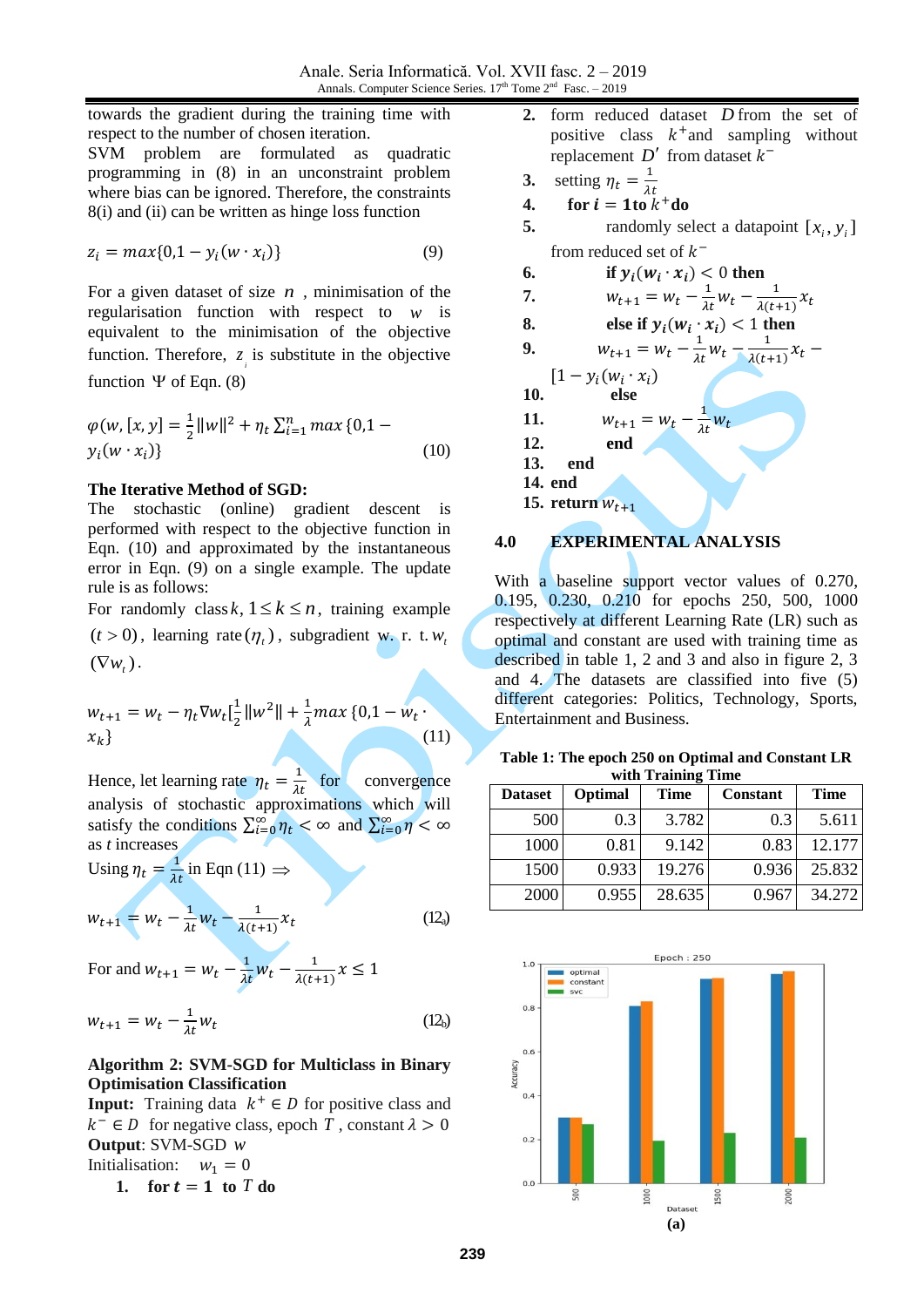



**Table 2: Showing the epoch 500 on Optimal and Constant LR with Training Time**

| <b>Dataset</b> | Optimal | Time   | <b>Constant</b> | Time   |
|----------------|---------|--------|-----------------|--------|
| 500            | 0.32    | 6.325  | 0.3             | 9.134  |
| 1000           | 0.82    | 12.989 | 0.85            | 15.547 |
| 1500           | 0.916   | 23.48  | 0.93            | 29.162 |
| 2000           | 0.9525  | 34.789 | 0.962           | 40.304 |



**Figure 3a and 3b: The epoch 500 on Optimal and Constant LR with Training Time**

**Table 3: Showing the epoch 1000 on Optimal and Constant LR with Training Time**

| Сонжин симпин ттанние типе |         |             |          |                 |  |
|----------------------------|---------|-------------|----------|-----------------|--|
| <b>Dataset</b>             | Optimal | <b>Time</b> | Constant | <b>Time</b>     |  |
| 500                        | 0.36    | 9.51        |          | $0.32$ 10.393   |  |
| 1000                       | 0.815   | 21.11       |          | 0.835 22.354    |  |
| 1500                       | 0.946   | 35.16       |          | 0.93 37.025     |  |
| 2000                       | 0.955   | 51.35       |          | $0.9575$ 56.265 |  |





**Figure 4a and 4b: The epoch 1000 on Optimal and Constant LR with Training Time**

The effect of parameters: training  $set(T > 0)$ , learning rate  $(\eta_t)$  with time taken are investigated on the fraction of margin errors, as well as observed the behaviour on MC-SVMs. From the tables and figures, it shows that for epoch of 250, as the dataset increases, the time taken for constant learning rate is higher than at optimal level but with little changes in the learning rate as well as faster than SVM. However, for epoch of 500, the optimal has better accuracy with minimum learning rate. Subsequently, the accuracy increases as the number of datasets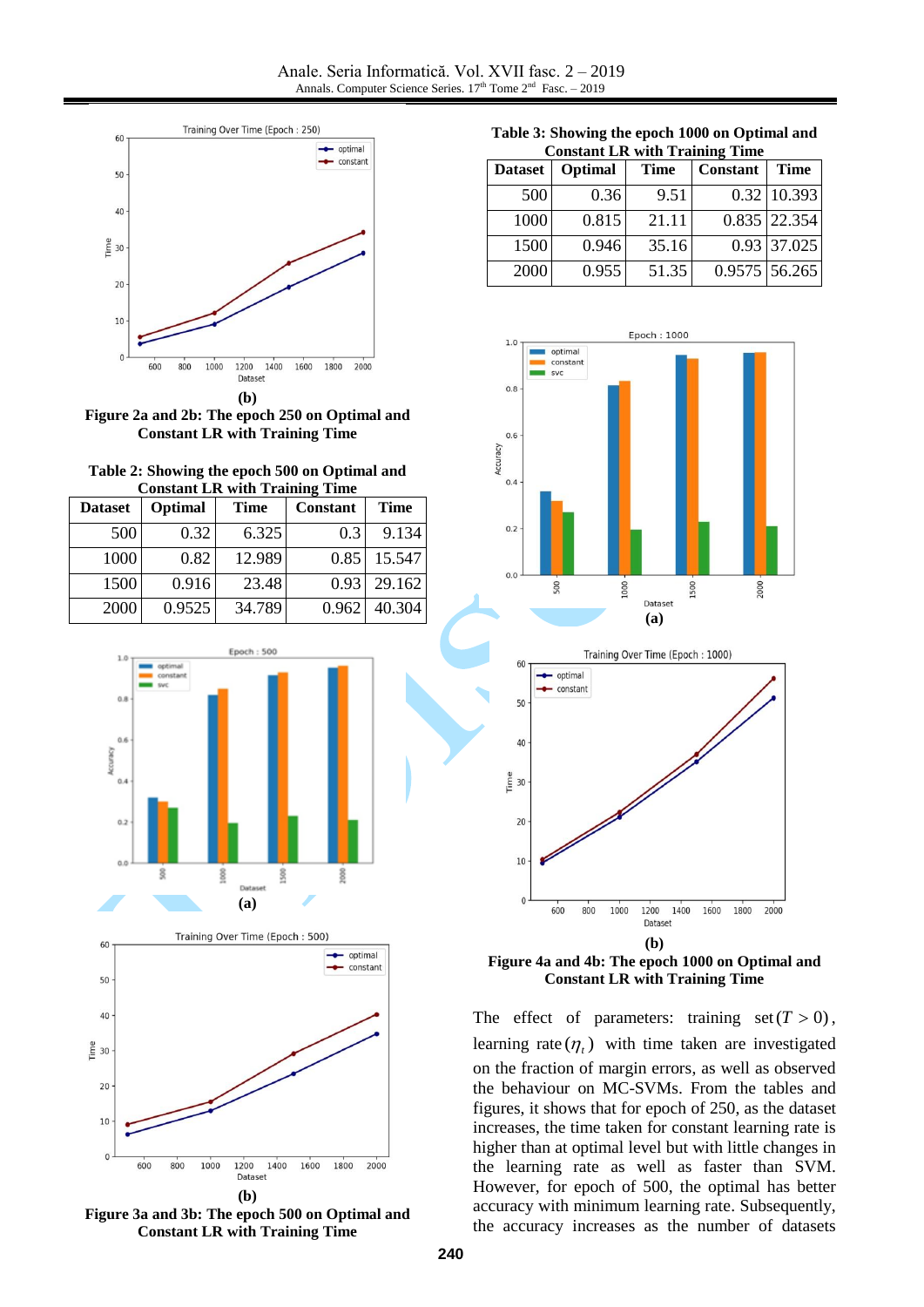increase with the number of epoch increase to 1000. It shows that the greater the number of epoch, the better the learning rate.

## **5.0 CONCLUSION AND FUTURE WORK**

The performance of the MC-SVM in term of classification accuracy increases using skip-gram with negative sampling and a window base embedding model. It maximises the probabilities of words being predicted by its context words. But reduce the computational cost as well as the time taken for optimal learning rate. Consequently, as datasets increases with an appropriate learning rate, SGD converges and speed-up the training process of the classifier. Stochastic gradient descent method with constant learning rate shows decreasing learning rate with low convergence rate Future research requires more comprehensive testing of the algorithm and application to real-world problems on very large datasets with sophisticated machine (GT FORCE) to solve big data.

## **REFERENCES**

- [A+18] **K.-K. A. Abdullah, S. O. Folorunso, O. O. Solanke, S. M. Sodimu** – *A Predictive Model for Tweet Sentiment Analysis and Classification*. Journal of Annals, Computer Science Series. 16:2, 35-44, 2018.
- [BMS16] **R. Babbar, K. Maundet, B. SchoÈlkopf** – *TerseSVM: A Scalable Approach for Learning Compact Models in Large-scale Classification*. Proceedings of the 2016 SIAM International Conference on Data Mining. SIAM; 234-242, 2016.
- [B+01] **A. Ben-Hur, D. Horn, H. Siegelmann, V. Vapnik** – *Support vector clustering*. Journal of Machine Learning Research, vol. 2:125-137, 2001.
- [CF09] **A. C. de Carvalho, A. A. Freitas** *A tutorial on multi-label classification techniques*, Foundations of Computational Intelligence Springer, 2009 5:177-195, 2009.
- [CS02] **K. Crammer, Y. Singer** *On the algorithmic implementation of multiclass kernel-based vector machines*. Journal of Machine Learning Research. 2:265-292, 2002.
- [DT05] **N. Dalal, B. Triggs** *Histograms of oriented gradients for human detection*. IEEE Computer Society Conference on Computer Vision and Pattern Recognition. 886-893. 2005.
- [DHS11] **J. Duchi, E. Hazan, Y. Singer**  *Adaptive subgradient methods for online learning and stochastic optimization*. Journal Machine Learning Research, 12:2121-2159, 2011.
- [Gue02] **Y. Guermeur** *Combining discriminant models with new multiclass SVMs*. Pattern Analysis and Applications, 5:168-179. 2002.
- [GY14] **G. Geetika, D. Yadav**  *Sentiment analysis of twitter data using machine learning approaches and semantic analysis*. 2014 Seventh International Conference on Contemporary Computing (IC3), IEEE, 437-442, 2014.
- [GBW14] **M. R. Gupta, S. Bengio, J. Weston** *Training highly multiclass classifiers*. Journal of Machine Learning Research. 15:1, 1461-1492, 2014.
- [GME17] **D. Gonzalez-Marron., D. Mejia-Guzman, A. Enciso-Gonzalez** – *Exploiting Data of the Twitter Social Network Using Sentiment Analysis*. In: Sucar E., Mayora O., Munoz de Cote E. (eds) Applications for Future Internet. Lecture Notes of the Institute for Computer Sciences, Social Informatics and Telecommunications Engineering, Springer, Cham 179, 2017.
- [HL02] **C.-W. Hsu, C.-J. Lin** *A comparison of methods for multiclass support vector machines*, IEEE Transactions on Neural Networks, 13:415-425, 2002.
- [LXW03] **X. Liu, H. Xing, X. Wang** *A multistage support vector machine*. 2nd International Conference on Machine Learning and Cybernetics, 1305-1308, 2003.
- [MSC13] **T. Mikolov I. Sutskever, K. Chen** *Distributed representations of words and phrases and their compositionality*. Advances neural information processing systems, pp. 3111-3119, 2013.